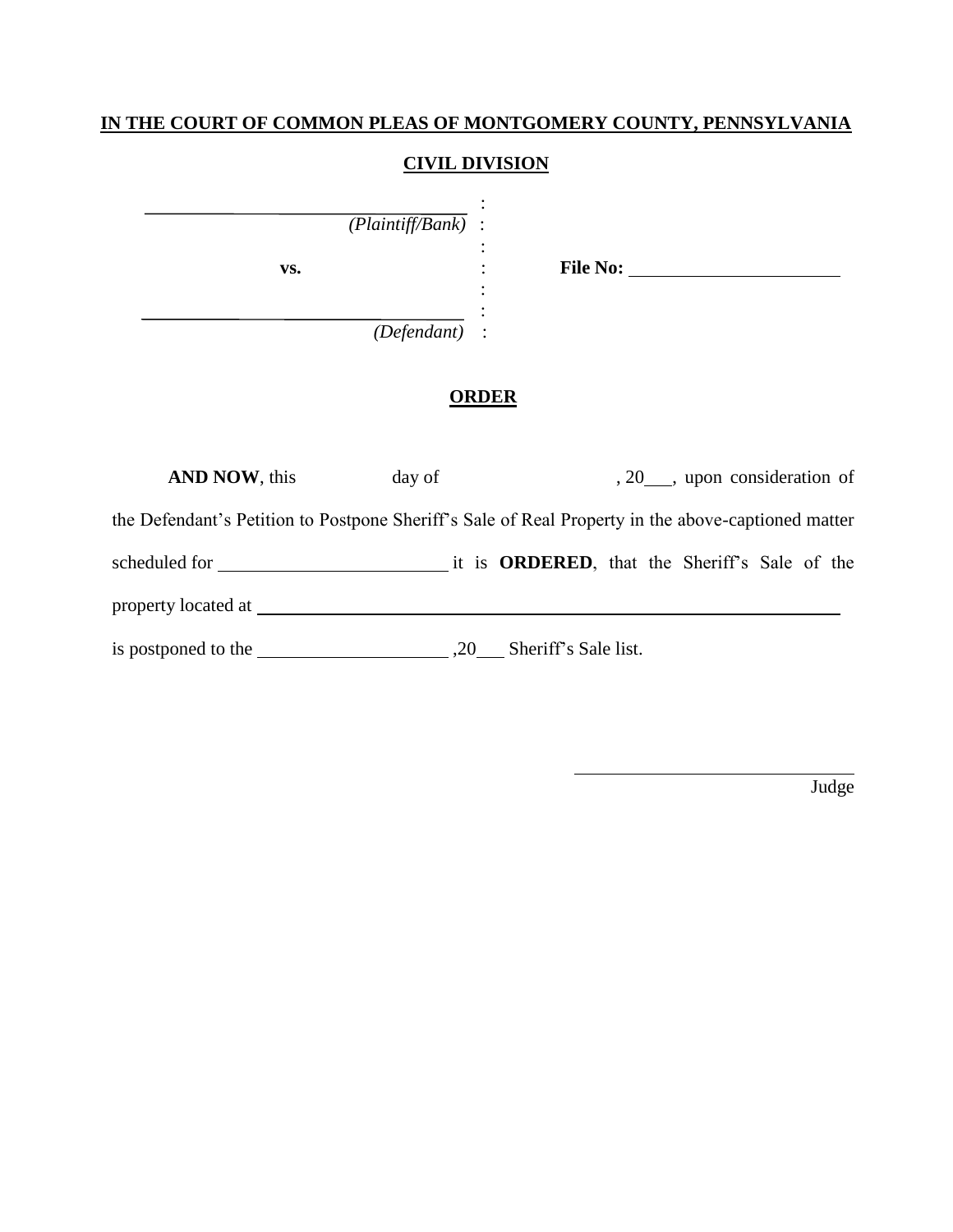# **IN THE COURT OF COMMON PLEAS OF MONTGOMERY COUNTY, PENNSYLVANIA**

### **CIVIL DIVISION**

| $(Plaintiff/Bank)$ :<br>VS.                                                                     |                                                                     |
|-------------------------------------------------------------------------------------------------|---------------------------------------------------------------------|
| (Defendant)                                                                                     |                                                                     |
| <b>DEFENDANT'S PETITION TO POSTPONE SHERIFF'S SALE OF REAL PROPERTY</b>                         |                                                                     |
|                                                                                                 |                                                                     |
| above-captioned Sheriff's Sale matter.                                                          |                                                                     |
| Petitioner has an interest in the real property located at ______________________<br>2.         |                                                                     |
|                                                                                                 |                                                                     |
| in Montgomery County, Pennsylvania.                                                             |                                                                     |
| The Sheriff's Sale of the above referenced property is scheduled for ___________________.<br>3. |                                                                     |
| The reason(s) Petitioner is requesting this sale be postponed:<br>4.                            |                                                                     |
|                                                                                                 | I have applied for HEMAP (Homeowner's Emergency Mortgage Assistance |
| Program)                                                                                        |                                                                     |
|                                                                                                 |                                                                     |
| I have applied for EHLP (Emergency Homeowner's Load Program)                                    |                                                                     |
|                                                                                                 |                                                                     |

I am selling the property *(proof of this has been attached in the form of):*

| Agreement of Sale |
|-------------------|
|-------------------|

| <b>Brokers</b> Listing |
|------------------------|
|------------------------|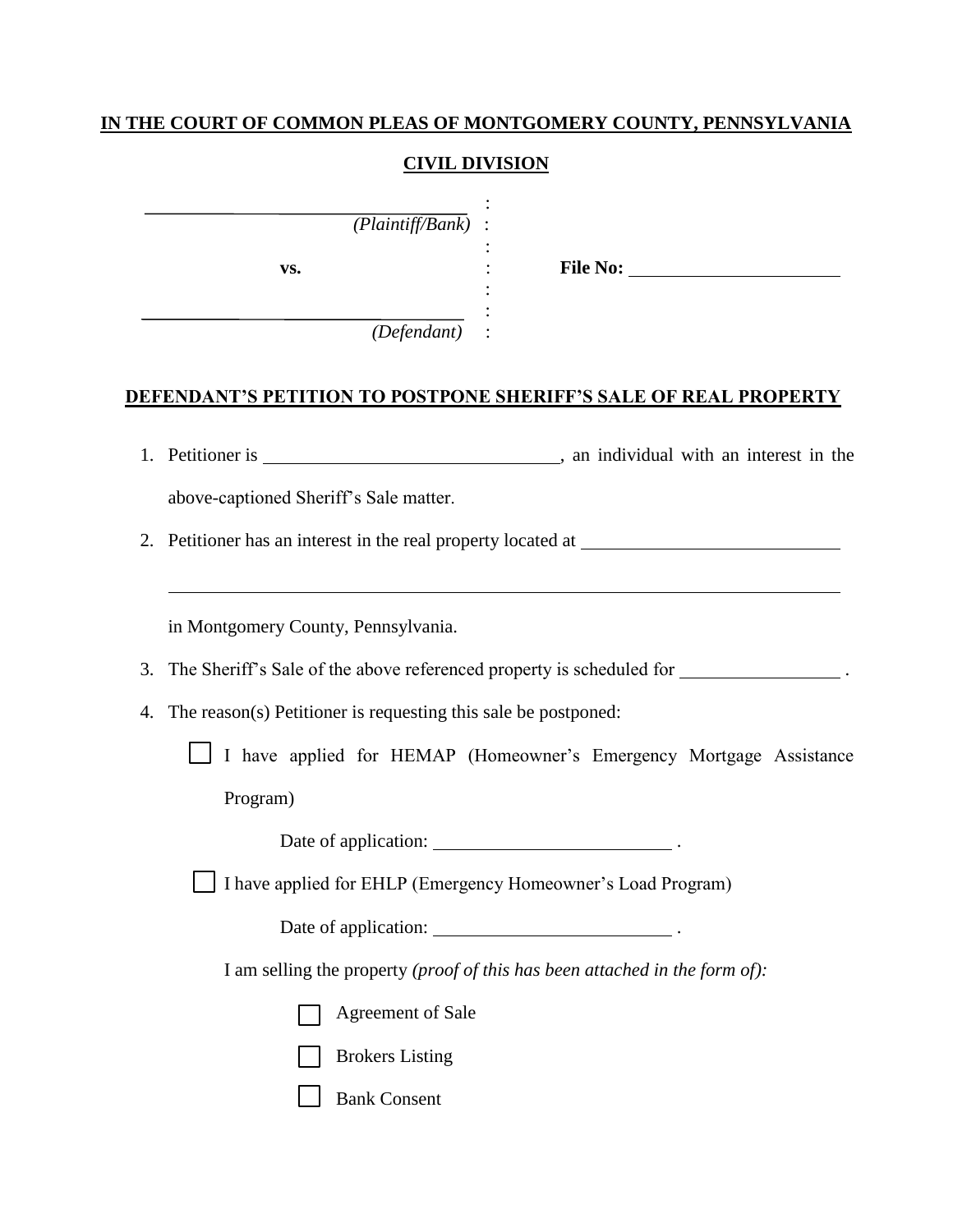|  | I have filed for bankruptcy. |  |  |  |  |
|--|------------------------------|--|--|--|--|
|--|------------------------------|--|--|--|--|

Date of filing .

I did not receive sufficient notice of the Sheriff's Sale *(explain):*

I have retained an attorney to represent me in this matter *(attorney's name):* 

Other *(If the above options do not apply. Provide an explanation):*

*Petitioner's Signature and Date*